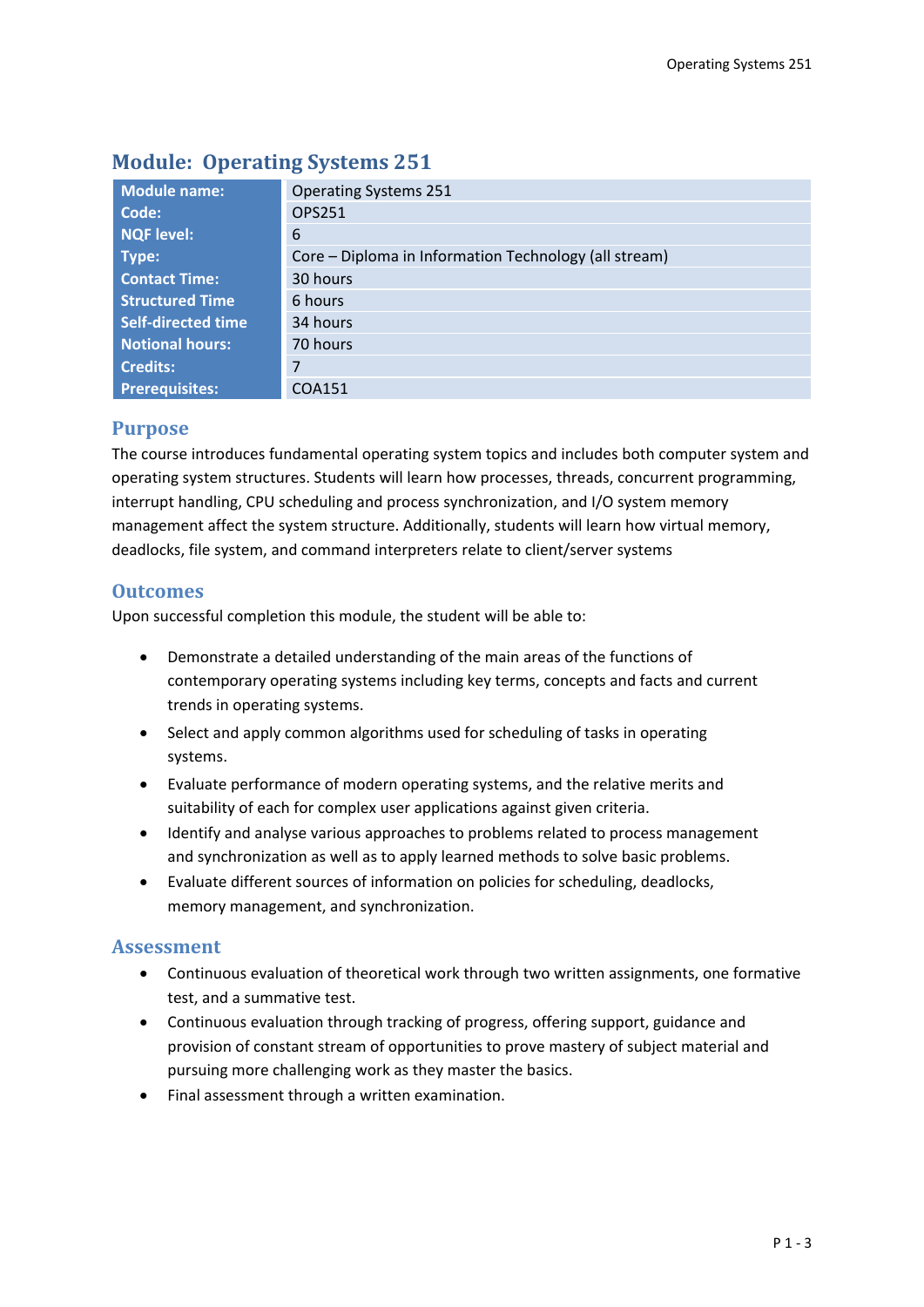## **Teaching and Learning**

#### **Learning materials**

#### *Prescribed Book*

Operating Systems Concepts IT without frontiers (2014).

#### *Additional Material*

Silberschatz, A., Galvin, P.B., Gagne, G., (2005). *Operating System Concepts*, WILEY

#### **Learning activities**

Learning will be facilitated by the lecturer with student centred activities that involve problem based learning where students are presented with challenges that replicate the situation in the real world environment. This will be achieved through a combination between presentation of theoretical concepts, guided exercises, group work and discussions together with two mandatory assignments to be completed during the module.

#### **Notional learning hours**

| <b>Activity</b>    | <b>Units</b> | <b>Contact Time</b> | <b>Structured Time</b> | <b>Self-Directed Time</b> |
|--------------------|--------------|---------------------|------------------------|---------------------------|
| Lecture            |              | 27.0                |                        | 13.0                      |
| Formative feedback |              | 3.0                 |                        |                           |
| Project            |              |                     |                        |                           |
| Assignment         | 2            |                     |                        | 6.0                       |
| Test               | 2            |                     | 4.0                    | 8.0                       |
| Exam               | $\mathbf{1}$ |                     | 2.0                    | 7.0                       |
|                    |              |                     |                        |                           |
|                    |              | 30.0                | 6.0                    | 34.0                      |

#### **Syllabus**

- Functions of the Operating System.
	- o Process Management
	- o Storage Management
	- o Protection and Security
	- o Distributed Systems, Special-Purpose Systems
	- o Mechanisms to support client-server models, hand-held devices
	- o Operating-System Services.
	- o User Operating-System Interface
- System Calls
	- o Types of System Calls
	- o System Programs
	- o Virtual Machines
- Process Concept
	- o States and state diagrams
	- o Structures (ready list, process control blocks, and so forth)
	- o Process Scheduling